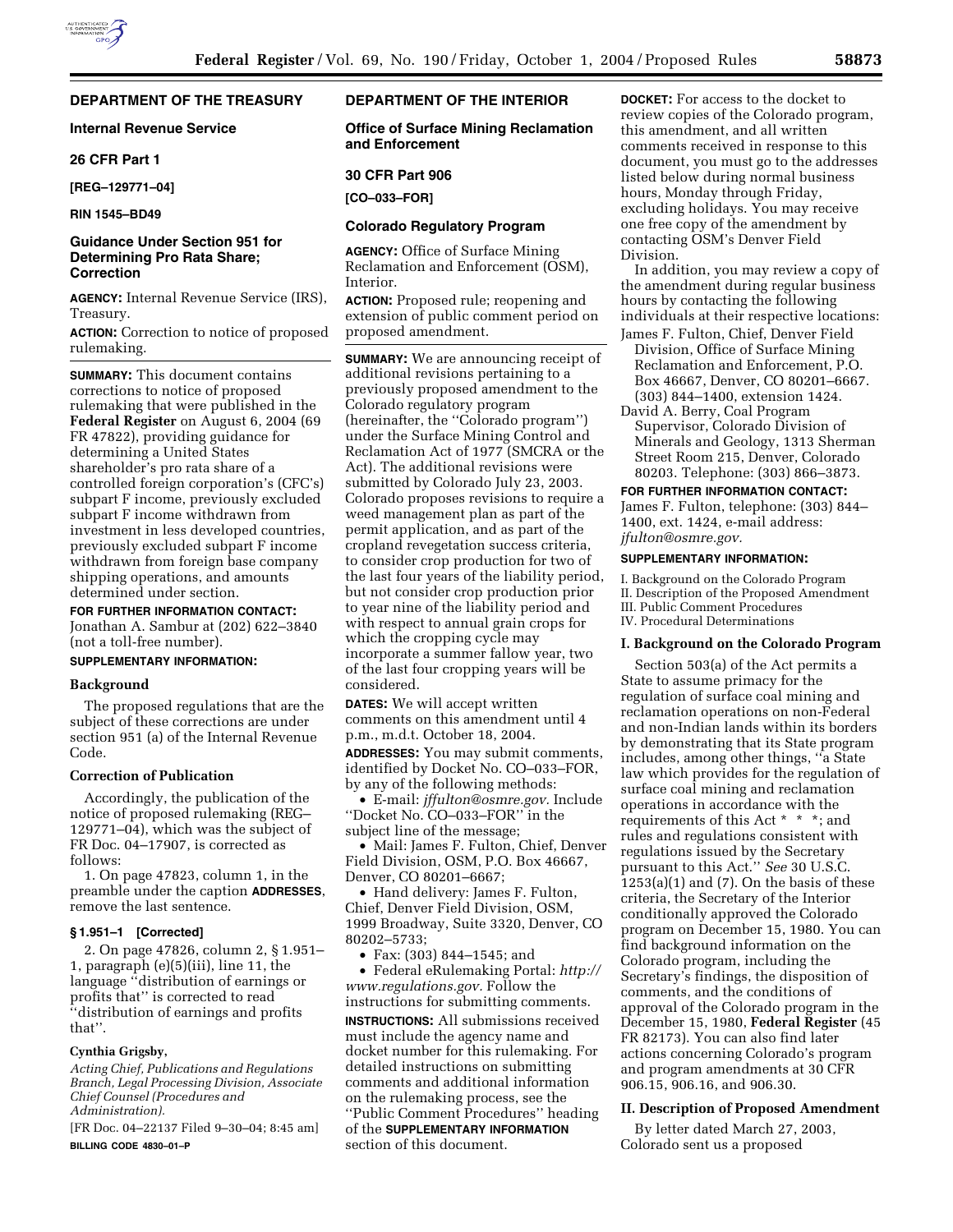amendment to its program pursuant to SMCRA (State Amendment Tracking System number C0–033–FOR), administrative record number C0–696– 1, under SMCRA (30 U.S.C. 1201 *et seq.*). Colorado sent the proposed amendment in response to the letters that we sent it in accordance with 30 CFR 732.17(c) on May 7, 1986, June 9, 1987, and March 22, 1990. The amendment concerns prime farmland, revegetation, hydrology, enforcement, topsoil, historic properties, and bond release requirements. On April 4, 2003, Colorado sent us an addition to its March 27, 2003, program amendment. It amended Rule 4.15.8(3)(a); Revegetation Success Criteria.

In the June 3, 2003, **Federal Register** (68 FR 33032), we announced receipt of the March 27, 2003, proposed amendment and its April 4, 2003, addition, provided an opportunity for a public hearing or meeting on its substantive adequacy, and invited public comment on its adequacy. Because no one requested a public hearing or meeting, none was held. The public comment period ended on July 3, 2003. We received comments from one Federal agency.

By letter dated July 23, 2003, Colorado submitted additional revisions to the amendment. These proposed revisions added a requirement for a weed management plan and revised provisions pertaining to revegetation success for cropland. We announced these revisions and provided a shortened comment period in the **Federal Register** dated November 20, 2003 (68 FR 65422).

By letters dated September 1, 2004, and September 4, 2004, the Rocky Mountain Director of Public Employees for Environmental Responsibility (PEER) requested that we reopen the comment period for the proposed amendment submitted by Colorado on July 23, 2003. PEER stated that our notice was incorrect in its explanation of the amendment and that it failed to include the full text of the amendment as required by 30 CFR 732.17(h) for shortened comment periods. With this notice, we are publishing the full text of Colorado's July 23, 2003, submission.

In its July 23, 2003, submittal, Colorado proposes revisions to rule Rule 4.15.1, Weed Management Plan; Rule 4.15.9, Revegetation Success Criteria: Cropland; and Rule 1.04(78), Definition of Noxious Weeds. The full text of the proposed revision is as follows, with the bracketed language to be removed and the italicized language to be added:

Amend Rule 4.15.1 by adding (5) as follows:

*(5) Each operator shall submit a weed management plan that will become part of the permit requirements. Species to be considered shall be noxious weeds as set forth in the permit. The plan shall also address invasion of other weed species that seriously threaten the continued development of desired vegetation. Weed control methods shall also be used whenever the inhabitation of the disturbed area by weeds threatens further spread of weeds to nearby areas.*

#### Amend Rule 1.04(78) as follows:

''Noxious [plants] *weeds*'' means species that have been included on official State or county lists of noxious [plants] *weeds.*

### Amend Rule 4.15.9 as follows:

4.15.9 Revegetation Success Criteria: Cropland. For areas to be used as cropland, success of revegetation shall be determined on the basis of crop production from the mined area as compared to approved reference areas or other approved standard(s). Crop production from the mined area shall not be less than that of the approved reference area or standard for [the last] two *of the last four* years of the [extended] liability period established in 3.02.3. *Crop production shall not be considered prior to year nine of the liability period. With respect to annual grain crops for which the cropping cycle may incorporate a summer fallow year, two of the last four cropping years will be considered.* This liability period shall commence on the date of initial planting of the crop being grown. Production shall be considered equal if it is not less than 90% of the production as determined from the reference area or approved standard with 90% statistical confidence.

#### **III. Public Comment Procedures**

#### *Written Comments*

Send your written comments to OSM at the address given above. Your written comments should be specific, pertain only to the issues proposed in this rulemaking, and include explanations in support of your recommendations. In the final rulemaking, we will not necessarily consider or include in the administrative record any comments received after the time indicated under **DATES** or at locations other than the Denver Field Division.

#### *Electronic Comments*

Please submit Internet comments as an ASCII or Word file avoiding the use of special characters and any form of encryption. Please also include ''Attn: SATS No. CO–033–FOR'' and your name and return address in your Internet message. If you do not receive a confirmation that we have received your Internet message, contact the Denver Field Division at (303) 844– 1400, ext. 1441.

## *Availability of Comments*

We will make comments, including names and addresses of respondents, available for public review during normal business hours. We will not consider anonymous comments. If individual respondents request confidentiality, we will honor their request to the extent allowable by law. Individual respondents who wish to withhold their name or address from public review, except for the city or town, must state this prominently at the beginning of their comments. We will make all submissions from organizations or businesses, and from individuals identifying themselves as representatives or officials of organizations or businesses, available for public review in their entirety.

# **IV. Procedural Determinations**

### *Executive Order 12630—Takings*

This rule does not have takings implications. This determination is based on the analysis performed for the counterpart Federal regulation.

## *Executive Order 12866—Regulatory Planning and Review*

This rule is exempted from review by the Office of Management and Budget (OMB) under Executive Order 12866 (Regulatory Planning and Review).

## *Executive Order 12988—Civil Justice Reform*

The Department of the Interior has conducted the reviews required by section 3 of Executive Order 12988 and has determined that this rule meets the applicable standards of subsections (a) and (b) of that section. However, these standards are not applicable to the actual language of State regulatory programs and program amendments because each program is drafted and promulgated by a specific State, not by OSM. Under sections 503 and 505 of SMCRA (30 U.S.C. 1253 and 1255) and the Federal regulations at 30 CFR 730.11, 732.15, and 732.17(h)(10), decisions on proposed State regulatory programs and program amendments submitted by the States must be based solely on a determination of whether the submittal is consistent with SMCRA and its implementing Federal regulations and whether the other requirements of 30 CFR parts 730, 731, and 732 have been met.

### *Executive Order 13132—Federalism*

This rule does not have federalism implications. SMCRA delineates the roles of the Federal and State governments with regard to the regulation of surface coal mining and